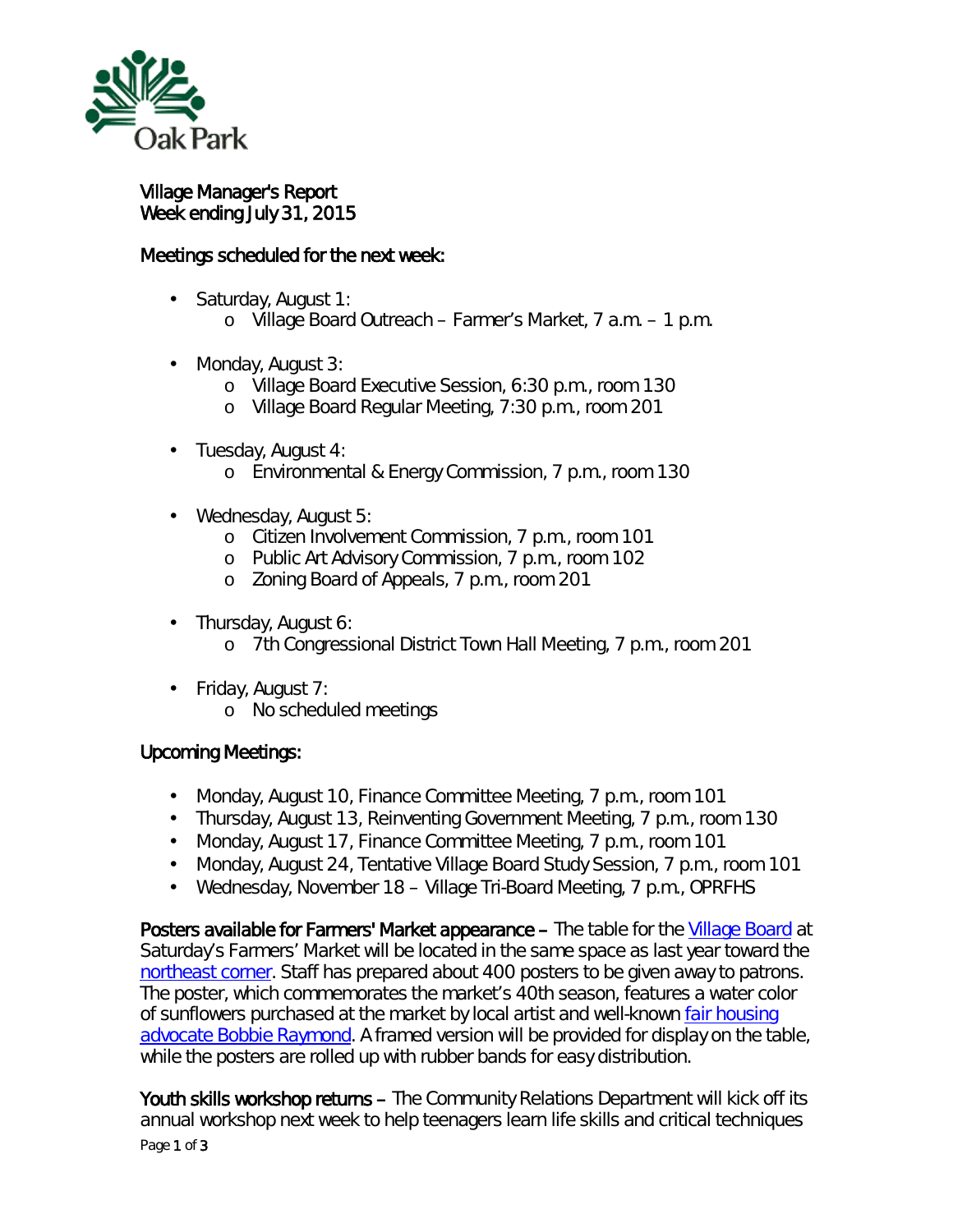necessary to finding and getting a job. Now in its 11th year, the *Summer Youth Skills Series* will be held Aug. 3 through 7, with sessions at the main branch of the Oak Park Public Library and at Village Hall. Among the topics to be addressed will be job search techniques, resume writing, completing employment applications and interviewing techniques. Participants will be actively engaged in exercises that challenge their minds as well as help them develop the ability to sell themselves by highlighting experiences and qualifications. The series will close with a teen diversity [dinner and dialogue](http://www.oak-park.us/our-community/community-relations/dinner-dialogue) session that will give participants an opportunity to discuss race and diversity issues high school students face. Representatives from the School District 97 Multicultural Education Center and Austin community based youth programs will be on hand to participate in the dinner discussion.

Online vehicle sticker sales increase – By the time this year's vehicles sticker sales deadline arrived, 22,341 stickers had been sold, up about 118 from last year. Online sales increased a respectable 5.4 percent in 2015 as compared to 2014. Nearly 1,000 fewer stickers were sold at Village Hall this year compared to last, with 82 fewer mail-in purchases and 105 fewer stickers sold through the kiosks at Village Hall, as more people chose the online option. Online sticker sales represented 66.4 percent of all sales, followed by in-person (26 percent), mail (5.3 percent) and kiosk (2.3) percent).

Electronic recycling remains active – The seasonal monthly electronics recycling event at the Public Works Center this past weekend collected items from 330 households. The event continues to prove popular among residents as a convenient way to safely dispose of unwanted electronic items that are no longer allowed in landfills. The collection events are held the last Saturday of each month from May through October. The next event will be Aug. 29.

Congressman to host meeting  $- U.S.$  Rep. Danny K. Davis (D-7th District) will discuss a variety of topics with the public at a town hall meeting scheduled for 7 p.m., Thurs., Aug. 6 at Village Hall. According to the Congressman's staff, the agenda will include the Affordable Care Act, jobs and the economy, education, immigration, international affairs and any other issues residents might wish to discuss.

Reservoir project nears completion – The contractor repairing the Central Water Reservoir under Stevenson Park estimates it will take another two to three weeks to finish placing the soil back on the outside reservoir roof. Restoration work will begin once soil operations are completed.

Ridgeland Avenue sewer project on track – Work on the main sewer line on Ridgeland Avenue continues north of Thomas Street. Restoration of the concrete base in the street is underway between Chicago Avenue and Thomas in preparation for resurfacing by the Illinois Department of Transportation that will begin once the sewer project is completed. Sewer work is tentatively scheduled to be completed the second week of August.

Page 2 of 3 Capital improvement projects status – The season's first water and sewer project on Harvey Avenue between Augusta and Thomas streets continues. The water main has been installed, with pavement restoration expected to follow in the next several weeks. Sewer work began last week on Kenilworth Avenue adjacent to Holmes Elementary School. Work began at Chicago Avenue and is proceeding north to